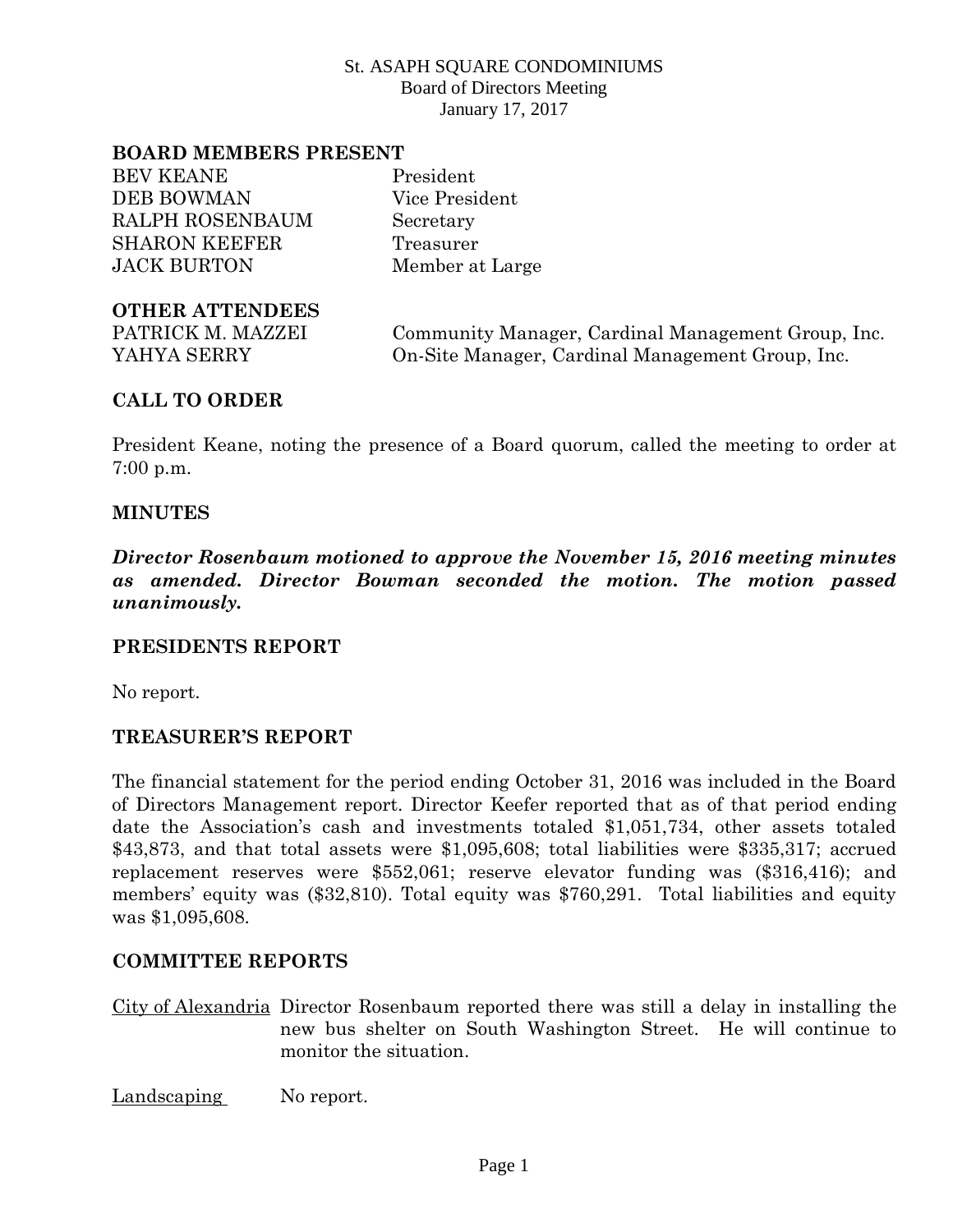Newsletter Ms. Hando requested articles for the next newsletter, which will publish next month. She also invited ideas for new columns. President Keane and others complimented Ms. Hando on her first newsletter.

Covenants No report.

Design Ginny Long reported on four items:

- 1) The Design Committee will send a "Flower Power" (volunteer effort to decorate common areas with fresh flowers) proposal to the Board for review.
- 2) The Committee decorated the building with Christmas trees and poinsettias in the lobbies for the holiday season.
- 3) The Committee provided the Board with a proposal for installing corner guards throughout the building. Examples of primed wood and plastic corner guards were presented to the board. The Committee Chairs and Management will identify locations around the building for corner guard installation.
- 4) Ms. Long again asked for an itemized list and receipts of furnishings. She mentioned that Design Partners was not under contract to provide receipts. Director Bowman had contacted Ms. Colbert to request the itemized list and receipts, and was told it would cost \$1200. Director Bowman will ask again.
- Social No report.
- Website Director Bowman said she will archive the 2016 meeting minutes and start a new page for 2017 meeting minutes.

By-laws No report.

# **COMMUNITY FORUM**

A resident asked that packages left in the lobby not be set on lobby furniture. A discussion ensued regarding where packages could be placed.

A resident asked about when the elevator pads are used in the elevators. A discussion ensued regarding when the pads should be used.

A resident asked about proper use of trash facilities. A suggestion was made to give instructions to residents for using the trash facilities.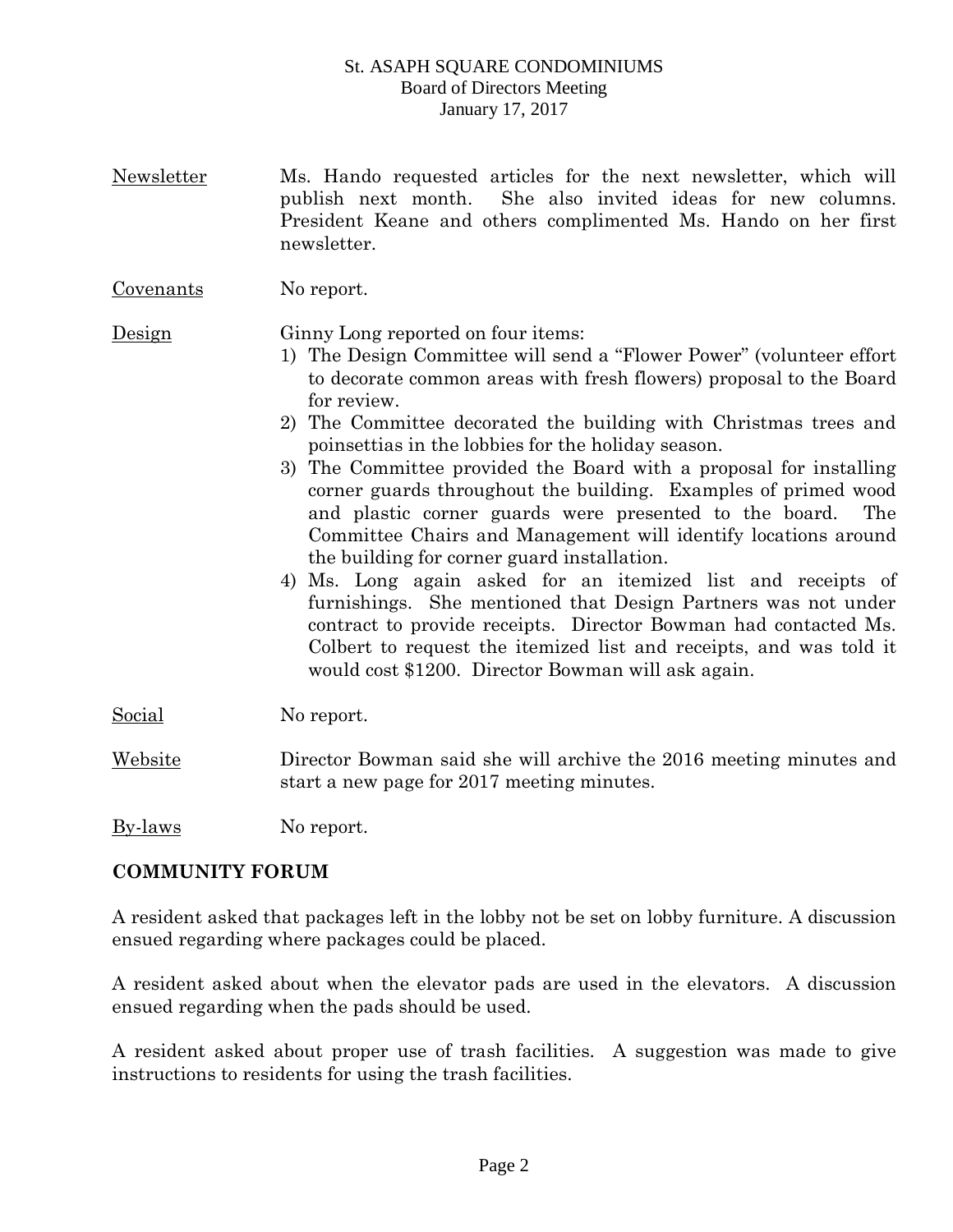A resident expressed concern regarding being trapped in the elevator. Specifically, there was concern that the emergency system did not work, and moreover, that the elevator company may have contacted Management to inform them that they had done what they were supposed to do, but did not. Management replied that they spoke with the elevator emergency call company. They were told there was a miscommunication between the call box and the call center. It was also revealed that pushing the emergency call button in the elevator multiple times will interrupt the call. President Keane asked for signs to be placed in each elevator to push the call button only once in the event of an emergency. The resident also suggested that Management provide an incident report form for residents. The forms could be made available near the Management office and also on the website. Residents can use the form to report incidents to Management and follow-up with incidents. The resident offered to draft a form and submit it to Management.

A resident mentioned that it is against City regulations for garbage and recycling to be commingled. If they are picked up on the same day, it is possible that the building could be fined.

A resident noted that the garbage truck arrives to pick up garbage around the same time as the busy morning commute and school drop-off time. Management was asked to contact the garbage collection company and ask that they arrive after 9:30 am for garbage pick-up.

A resident asked about the status of obtaining additional recycling containers for the trash room. Management responded that they had asked the recycling company for a quote, but hadn't heard back yet. Management will follow-up with the recycling company.

A resident asked about installing a video surveillance system in the building. Management responded that the topic was discussed and tabled last year, after receiving a proposal from a security company that quoted a cost of \$17,000 for the installation of seven cameras. Management will request new video surveillance system installation quotes.

A resident complained about solicitations to residents from a local real estate company asking for owners to sell their units. Management responded that they will call the company and politely ask them to not distribute solicitations to residents.

### **MANAGEMENT REPORT**

Management reported the following items to the Board:

1. Each year Management prepares and presents for the Board's review an administrative planning calendar for review.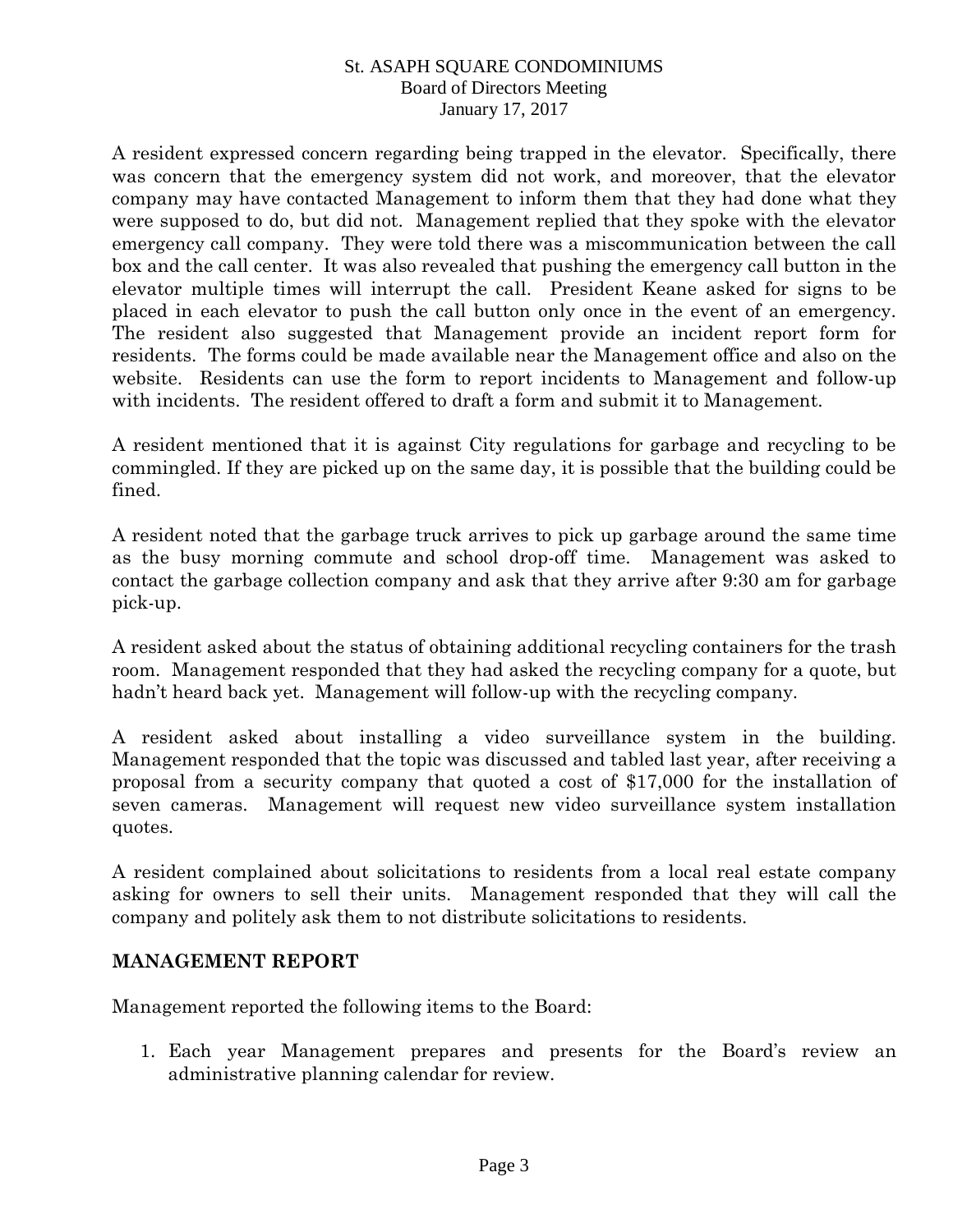- 2. American Pool presented the 2017 pool season agreement (two options) for the Board's review and approval. *Director Bowman made a motion to accept the American Pool 2017 pool season agreement for 48 hours/week at a cost of \$12,595. President Keane seconded the motion. The vote was unanimous.*
- 3. Management provided the Board with proposals for the renewal of the Maintenance and Cleaning services that are being provided by DMA Cleaning Services. Their renewals reflect a 3% increase in cost for 2017. *Director Bowman made a motion to accept the DMA Cleaning Services Maintenance contract for 12 months commencing January 1, 2017 and ending December 31, 2017, at an annual cost of \$30,107.16. Director Keefer seconded the motion. The vote was unanimous. Director Bowman made a motion to accept DMA Cleaning Services Cleaning contract for 12 months commencing January 1, 2017 and ending December 31, 2017, at an annual cost of \$17,922.00. Director Keefer seconded the motion. The vote was unanimous.*
- 4. In an electronic vote in lieu of a meeting, the Board of Directors passed a unanimous motion to approve the renovation in unit 203. The motion was made by Director Keefer and seconded by President Keane. *The motion was read to record.*
- 5. In an electronic vote in lieu of a meeting, the Board of Directors passed a unanimous motion to approve holiday bonuses for Leo, Veronica, and Mr. Serry, in amounts of \$600.00, \$325.00, and \$1,000.00, respectively. The motion was made by Director Rosenbaum and seconded by President Keane. *The motion was read to record.*
- 6. In an electronic vote in lieu of a meeting, the Board of Directors passed a unanimous motion to approve the renovation in unit 222. The motion was made by Director Rosenbaum and seconded by President Keane. *The motion was read to record.*

# **BUILDING MANAGER'S REPORT**

Mr. Serry presented a list of community repairs and updates. Highlights included:

- The two leaf pick-ups, as contracted, were done on November 23rd and December 20th, by Advantage Landscaping.
- Gutter cleaning for the entire property was done on December  $1<sup>st</sup>$  and  $2<sup>nd</sup>$ ; however, the contractor had to come back at a later date to clean a gutter that was missed.
- As a result of the gutter cleaning, debris left on the solarium windows, a commercial window cleaning company was contracted to clean all of the interiors and exteriors of the solariums. Management will bill the Advantage Landscaping for the window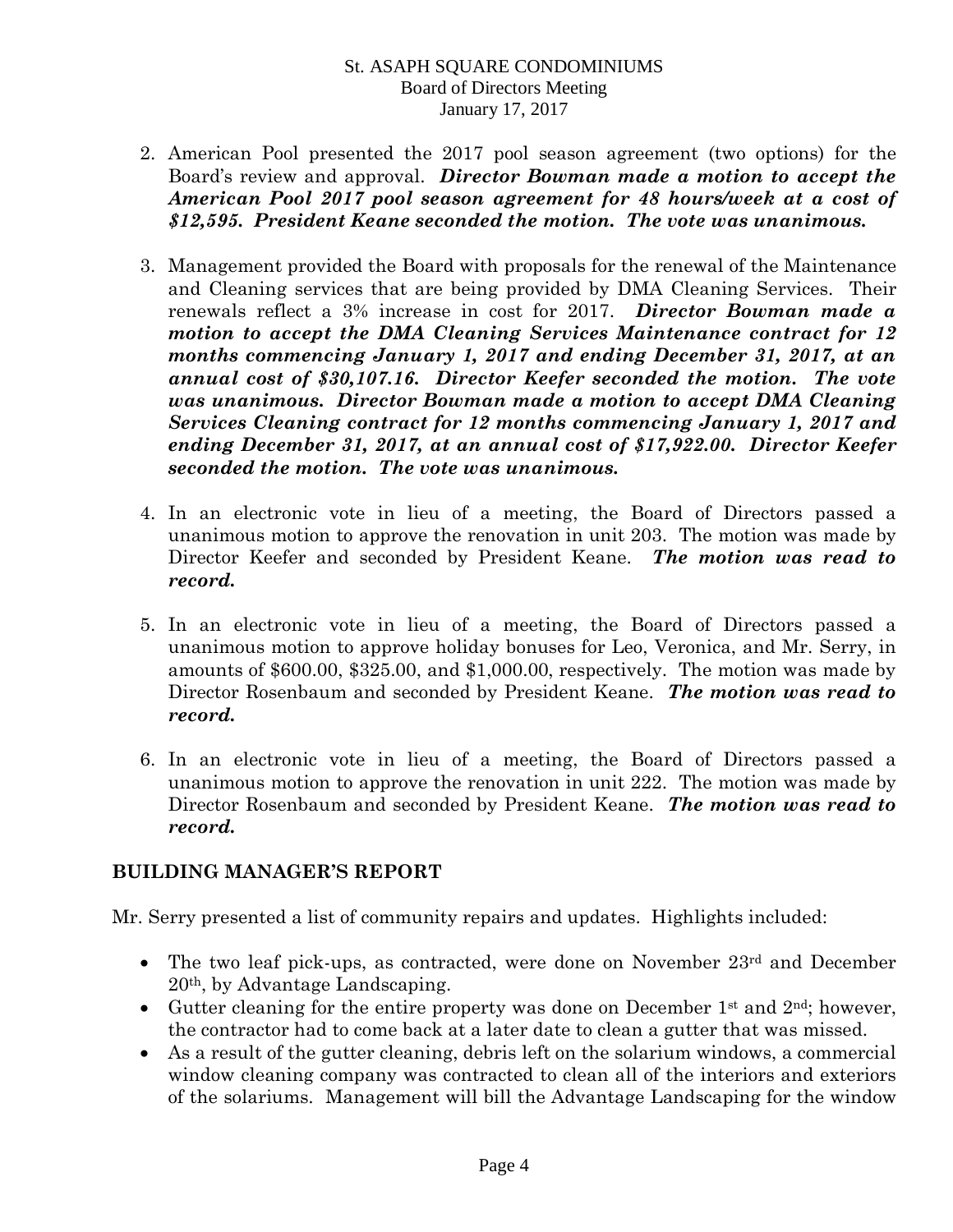cleaning. Some panes will need restoration work from water marks, and that will be addressed shortly.

- A first floor resident on Pitt Street accidentally spilled wet ashes on the hall carpet. Heart National was contracted to clean the carpet at the unit owner's expense. Heart national also did spot cleaning of the carpet on different areas of the hallway. The owner has been invoiced for the cost of cleaning.
- On a routine inspection, a dent was found on the 4<sup>th</sup> floor wall next to the Pitt Street elevator. No one claimed responsibility for the damage. Property Service Group was contracted to repair the drywall and to make temporary repairs to the wallpaper. A wallpaper specialist will be contracted for the wallpaper replacement.
- Management also found several cracks on the 4<sup>th</sup> floor hallway ceiling. Cracks appear to be on areas repaired during the building renovation.
- From lessons learned from the first unexpected ice weather event of the winter season, Management has placed a bucket with ice melt by the garage door for any resident who may want to volunteer to spread it on the ground. At the last snow, DMA was contacted and Leo spread the ice melt.
- The fire pump is run weekly and the auxiliary pipes in the garage are drained as needed. All flat roof surfaces and drains are checked and cleaned on a regular basis.
- The regular schedule of checking the building for needed repairs, replacement of burnt-out light bulbs and/or ballasts, and cleaning of the common areas, to name a few, continues on a regular basis.

# **Unfinished Business**

Director Keefer obtained the contact information for the contractor who installed the astragals on the Alexandria City Hall doors. She contacted him, but so far has yet to receive a response.

# **New Business**

No new business.

# **EXECUTIVE SESSION**

No motions were made.

# **ADJOURNMENT**

### *At 8:25 pm the Board of Directors adjourned the meeting.*

Respectfully submitted by,